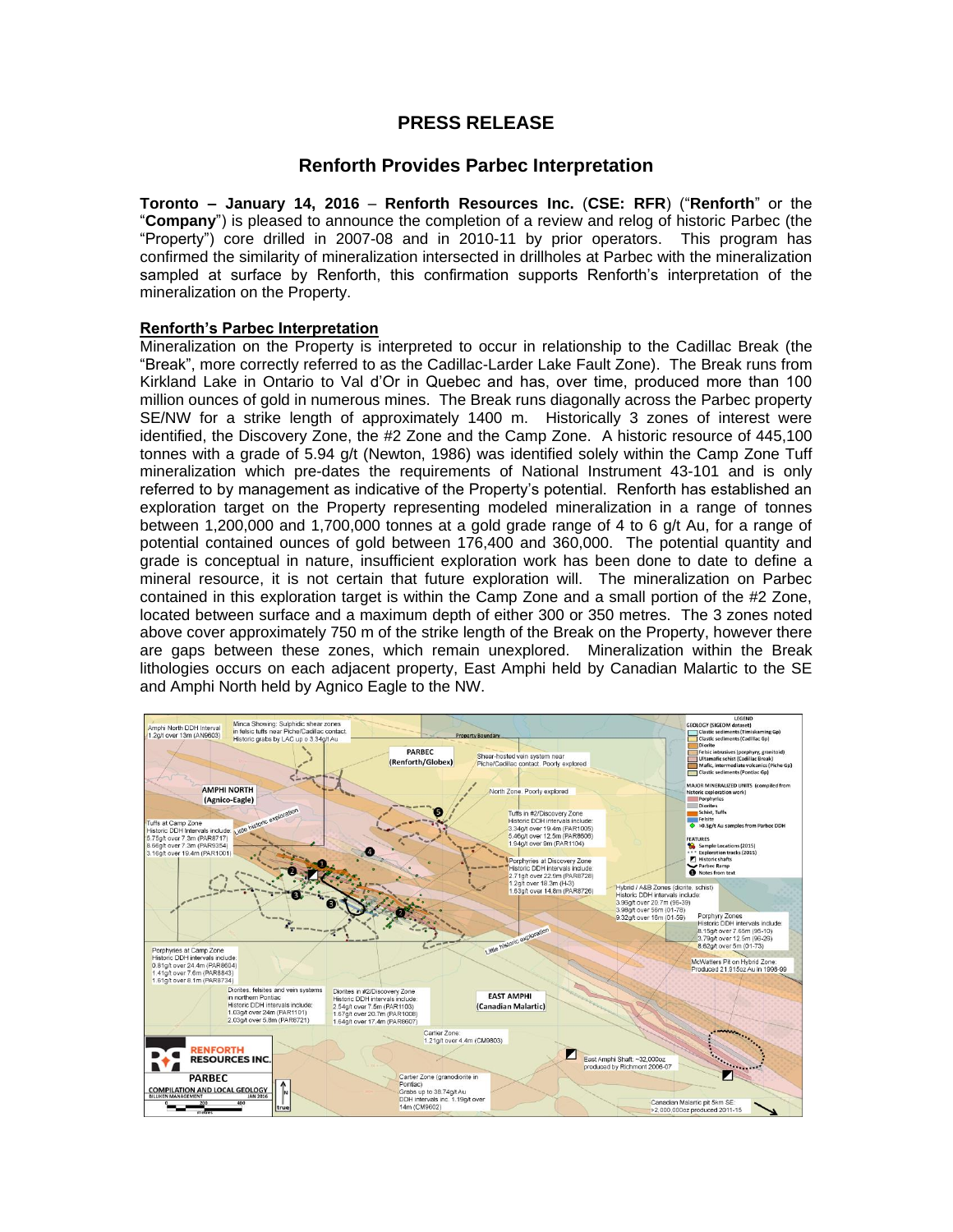

Renforth has determined that there are presently five zones of interest on the Property;

1 – A mineralized band of schists/tuffs is located within the Break along its north side, these are continuous over 350 meters and have been well defined in the Camp Zone by drill intersections, remaining open along strike and at depth.

2 – On the south side of the schist/tuff band (noted in #1 above) there are lenses of mineralized diorites which resemble the A and B Zones at East Amphi and are intermingled with porphyry lenses. These porphyry lenses bear a strong resemblance to P zones at East Amphi

3 – On the south side of the Break within the sediments occur two areas of interest, the first consists of mineralized felsite lenses occurring in the sediments along the contact margin with the porphyry and diorite lenses (noted in #2 above). In addition a large diorite body is present in the southern portion of the property, intersected in drillholes, noted in outcrop and observed in magnetic surveys. The large southern diorite is poorly explored but appears to host mineralized quartz vein networks which are yet to be properly characterized and may resemble the mineralized system at Canadian Malartic.

4 – The north zone lies about 200 m north of the Break. There is no outcrop exposure however 4 drill holes intersected mineralization within diorites hosting quartz veins and silicified fracture systems.

5 – In the northern part of the property a shear hosted vein system has been located which represents the eastern extension of the Minca Showing on the adjacent Amphi North property. Further work is required here to determine potential for this area.

In the 1980s a ramp was driven on the Property over a length of 580m, designed to intersect the Camp Zone at a vertical depth of 100m, ending ~30m short of its target. This ramp, once dewatered when funding permits, will provide excellent access for sampling and testing mineralization from underground on a very cost effective basis. Completion of the small unfinished portion of the ramp will allow underground access to some of the last un-mined portions of the Break in the area without the investment required to build a similar ramp today.